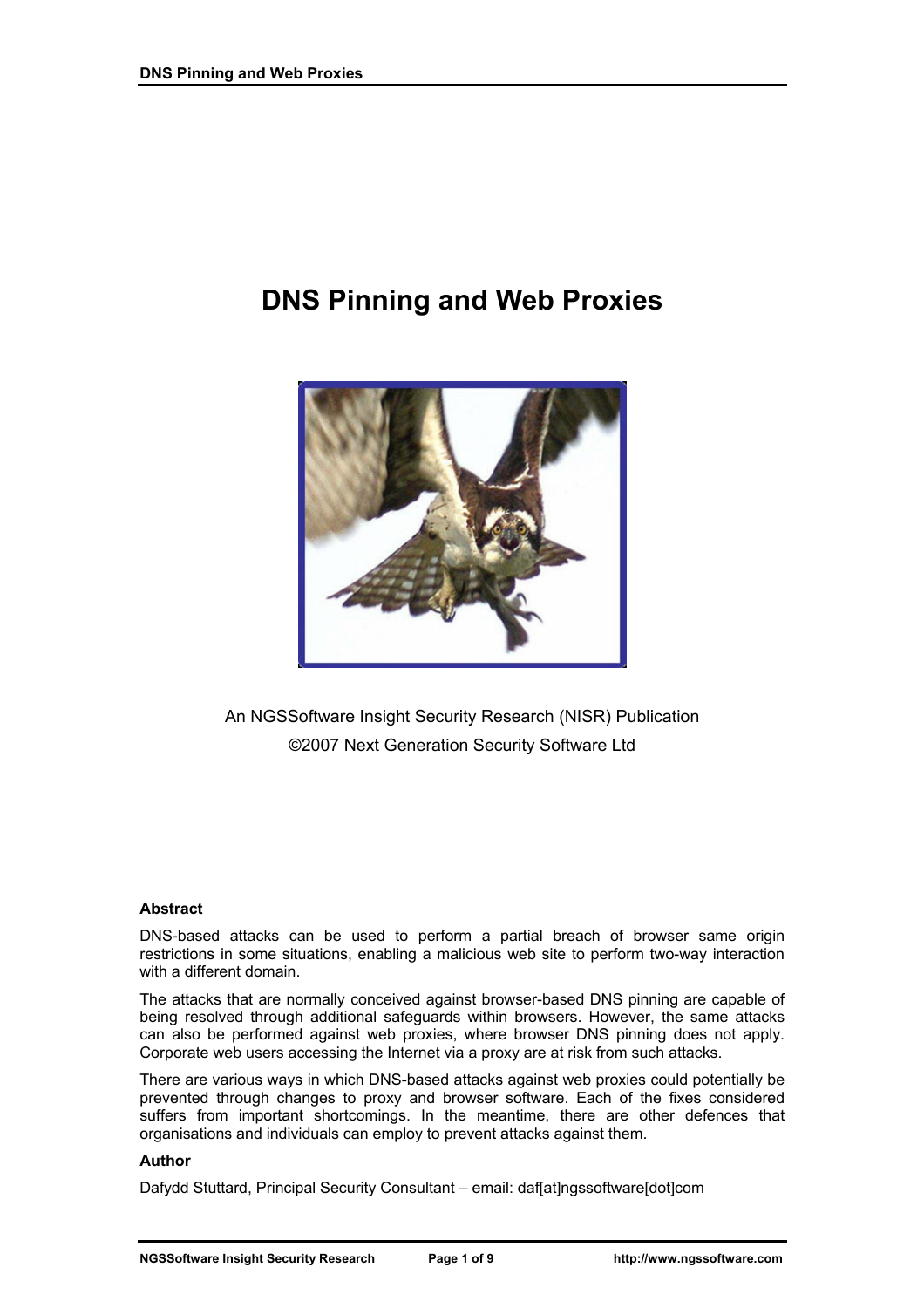# **Background**

DNS-based attacks against browsers have been known about for many years. These attacks have become the subject of increased attention recently, following the discovery of defects in browser-based DNS pinning defences.

So far, discussion has focused solely on browser issues and has ignored the fact that web proxies are also vulnerable to the same attacks.

### **Browser same origin policy**

The browser same origin policy is designed to place barriers between different web sites that are being accessed by the browser, to prevent them from interfering with each other. The implementation of this concept involves various subtleties, but for present purposes it may be summarised as follows: a web site may generate a request to a different domain, but it may not retrieve and process the response data returned from that domain.

# **Cross-site request forgery**

Because a web site can generate arbitrary requests to a different domain, there is a category of vulnerability known as cross-site request forgery. For example, if you are logged into your bank's web application and visit a malicious web site in the same browser, the malicious site can generate requests to your bank to carry out arbitrary actions, such as transferring funds to the attacker's account. Because your browser automatically submits your cookies to the banking application (which typically include your session token), the attacker-generated requests occur within the context of your session with that application, exactly as if you had performed them yourself.

The browser same origin policy means that code running on the malicious web site cannot retrieve and process the responses to any of the requests that it generates to the banking application. So, for example, the malicious web site cannot read the contents of your bank statements. For this reason, cross-site request forgery is often described as a "one way" attack.

## **Quick-swap DNS**

To understand what DNS pinning is and why it is implemented, consider the following attack, which uses "quick-swap DNS" to retrieve and process data from a different domain:

- 1. An unwitting user follows a link to the URL http://wwww.attacker.com/.
- 2. The user's browser resolves the domain name www.attacker.com. To do this, it performs a DNS look-up on the attacker's name server. The name server responds with the IP address of the attacker's web server  $(1.2.3.4)$ , with a time to live (TTL) of one second.
- 3. The user's browser issues the following request to IP address 1.2.3.4:

```
GET / HTTP/1.1 
Host: www.attacker.com
```
4. The attacker's web server returns a page containing a script that waits for two seconds, and then performs two actions. The first action is to use the JavaScript object XMLHttpRequest to make an asynchronous request for http://www.attacker.com/. Because this is the same domain which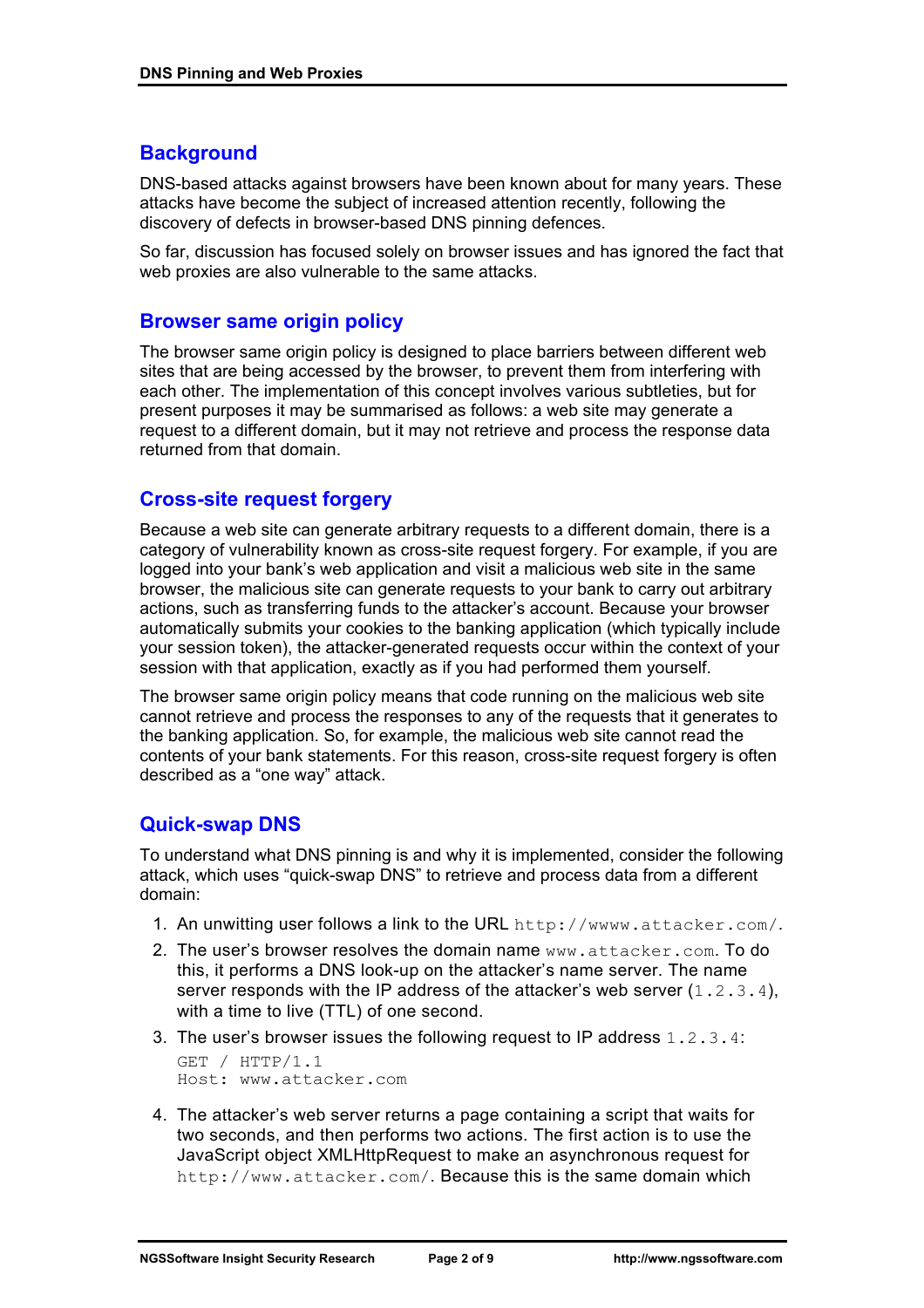invoked the script, the script is permitted to retrieve the response from this URL.

5. Because the browser has waited for two seconds, its previous DNS look-up on www.attacker.com has now expired, and so the browser performs a second look-up. This time, the attacker's name server responds with the IP address of www.niceapp.com, which is 5.6.7.8.

```
6. The user's browser issues the following request to IP address 5.6.7.8: 
  GET / HTTP/1.1 
  Host: www.attacker.com
```
- 7. The www.niceapp.com server responds with its content, which the attacker's script is able to process via the responseText property of the XMLHttpRequest object.
- 8. The attacker's script loaded in Step 4 performs its second action, which is to transmit the data retrieved in Step 7 to a location controlled by the attacker. Recall that any web site can issue a request to any other domain, and in this case the attacker's script posts the captured data to www2.attacker.com.

This attack succeeds in retrieving data across domains, however it only constitutes a partial breach of the same origin policy. Crucially, in Step 3 the user's browser believes it is submitting a request to the domain www.attacker.com, and this is the context in which the request is made. Any cookies that the user has for the domain www.niceapp.com, such as session tokens, are not transmitted. Unlike in a crosssite request forgery attack, the attacker-generated request does not occur within the context of the user's session (if any) with www.niceapp.com. This means that the content retrieved in the attack will be the same as if the attacker had simply visited http://www.niceapp.com/ directly himself.

So what does the attack achieve? It is effective in retrieving content from web sites which the user can access but which the attacker cannot:

- If the user is on a corporate LAN, the attacker can browse intranet sites on the LAN.
- If the user is on a home DSL connection, the attacker can communicate with the administrative interface on their router, which only listens on the internal home network.
- The attacker can interact with any web-based services on the user's own computer, even if these are protected by a personal firewall.

In these situations, the attacker can reach web servers that are defended by the network topology rather than by authentication and sessions. A sophisticated attack could turn the user's browser into an open proxy, allowing the attacker to capture data from, and perform arbitrary actions against, any target that the user can access. Clearly, the targets of the attack are at nothing like the level of risk that they would be if they could be accessed directly by malicious users on the Internet. However, in many contexts, the attack described could present a serious threat.

# **Browser DNS pinning**

It is to prevent the attack just described that browser DNS pinning exists.

In the Firefox browser, when a domain name has been resolved to an IP address, the browser caches the IP address for the duration of the current browser session, regardless of the TTL value specified in the response to the look-up. Hence, in Step 5 of the attack, the browser continues to associate www.attacker.com with the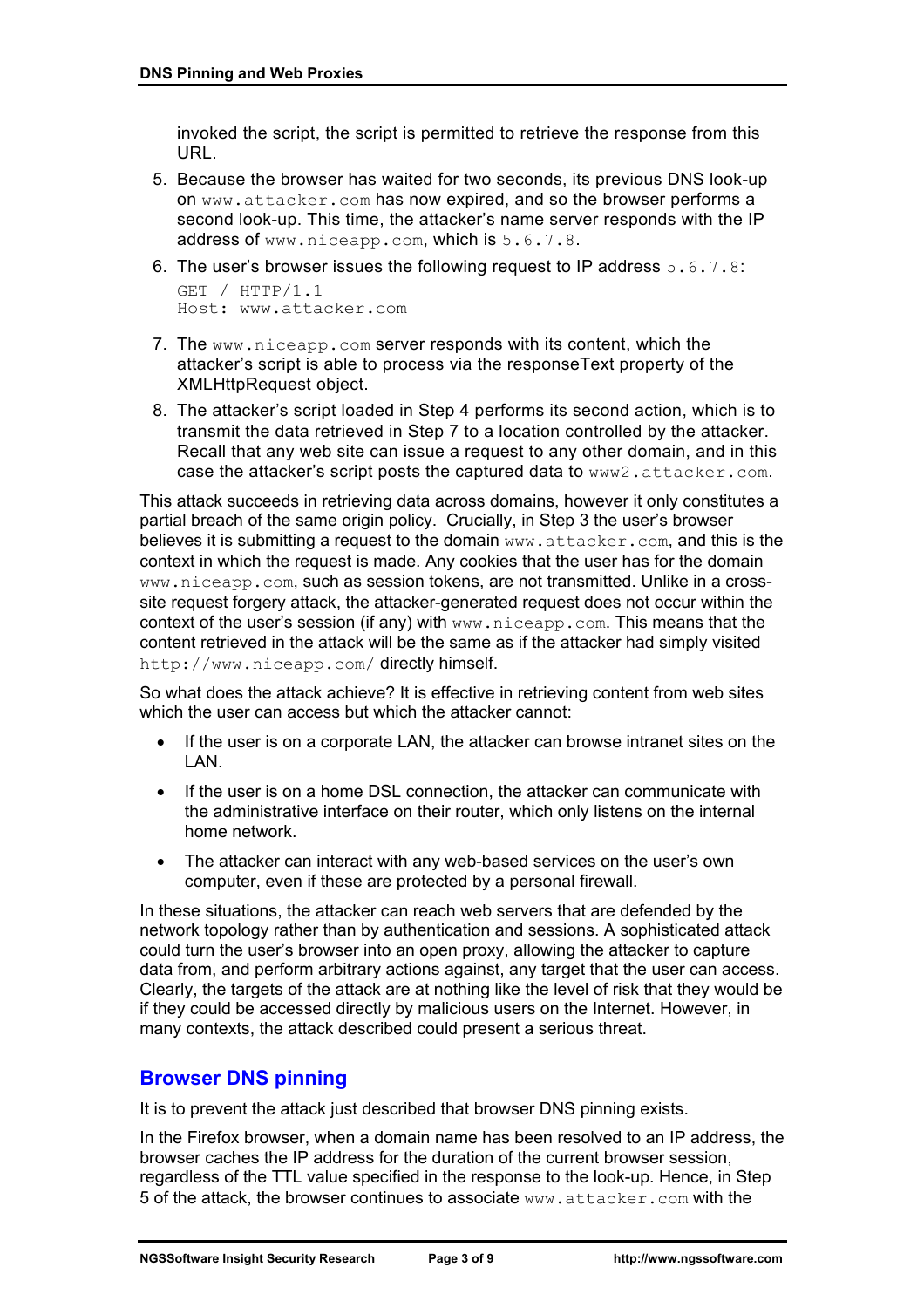original IP address  $1, 2, 3, 4$ , and so does not make any request to the server at www.niceapp.com.

Internet Explorer does not specifically implement DNS pinning as a defence, however it caches DNS look-ups regardless of the TTL, and so effectively achieves the same result.

## **Attacks against browser DNS pinning**

In August 2006, Martin Johns discovered that browser DNS pinning can be defeated by refusing HTTP connections. In Step 5 of the attack, the user's browser enforces DNS pinning and so makes the subsequent request to the original IP address 1.2.3.4. However, if the attacker's server rejects this connection attempt (for example, by firewalling its HTTP port), then the user's browser drops the DNS pinning and performs a fresh look-up on www.attacker.com. At this point, the attacker responds with the IP address 5.6.7.8 and the attack proceeds as originally described. This behaviour means that the protection offered by DNS pinning can be trivially defeated by any serious attacker.

A further twist in the DNS pinning story relates to the HTTP Host header. Notice that in Step 6, the request to the www.niceapp.com web server contains the domain www.attacker.com in its Host header, because the user's browser still believes it is accessing the attacker's domain. This means that web sites could seek to defend against anti-DNS pinning by checking the Host header in all requests, and rejecting those specifying a different domain. However, an attacker can spoof an arbitrary Host header through various means, including older versions of XMLHttpRequest and Flash. Hence, checking the Host header should not be considered a reliable means of thwarting anti-DNS pinning attacks.

### **Preventing DNS-based attacks in the browser**

Today's browsers have not yet implemented any new measures to address the defect discovered in DNS pinning. However, the attack based on refusing HTTP connections could be prevented in various ways. The reason browsers drop DNS pinning when a server refuses connections is that web servers may change location for perfectly legitimate reasons. If the browser did not drop DNS pinning in these circumstances, users would need to open a fresh browser instance to continue using the site. Hence, one possible way to balance the competing requirements of security and usability would be for browsers to present users with a warning message advising them of what has happened and asking whether they trust the web site which has just moved, or whether they are suspicious and wish to stop using it. For example:

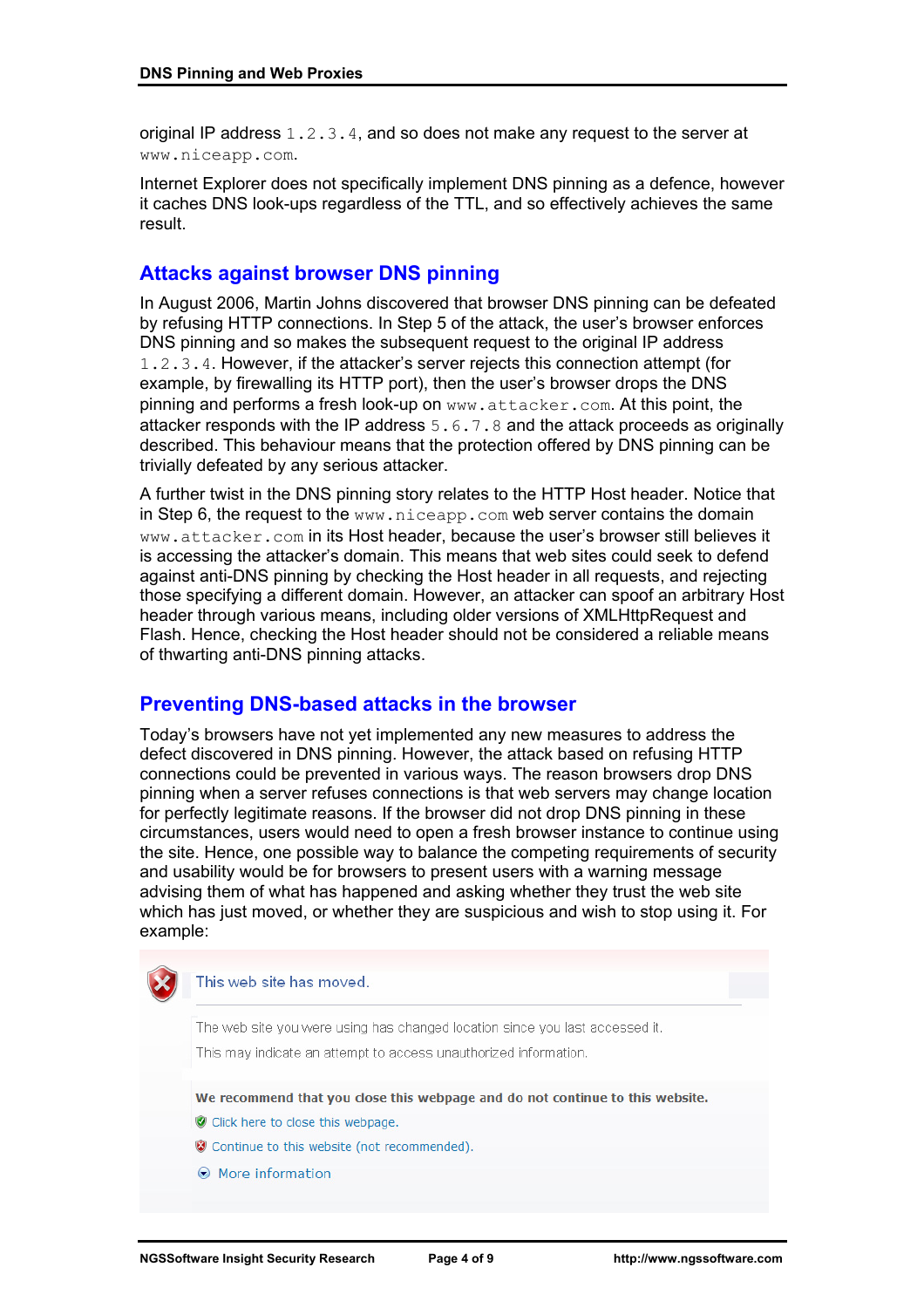# **DNS-based attacks against web proxies**

Even if DNS-based attacks are completely addressed within browsers, the problem is not going to go away altogether. Browser DNS pinning does not apply when a web proxy is being used, because in this situation DNS resolution is performed by the proxy, not the browser. The browser sends HTTP requests to the proxy containing the full URL for the requested resource, including the domain name of the web site, for example:

GET http://www.niceapp.com/foo HTTP/1.1 Accept: image/gif, image/x-xbitmap, image/jpeg, image/pjpeg, applic ation/x-shockwave-flash, application/vnd.ms-excel, application/vnd. ms-powerpoint, application/msword, \*/\* Referer: http://www.niceapp.com/ Accept-Language: en-gb,en-us;q=0.5 Accept-Encoding: gzip, deflate User-Agent: Mozilla/4.0 (compatible; MSIE 7.0; Windows NT 5.1) Host: www.niceapp.com

The web proxy parses the domain name from the URL in the first line of the request, and uses this to determine which destination IP address the request should be forwarded on to. There is no way in the HTTP specification for the browser to instruct the proxy which IP address it should connect to, as distinct from the domain name in the URL. In many corporate environments, internal users cannot access external DNS, and yet are able to browse the Internet because the proxy handles external DNS resolution for them.

The defence of DNS pinning cannot be straightforwardly applied to web proxies. That defence involves ignoring the TTL specified in DNS responses, and caching each look-up for the duration of the browser session. But the proxy server does not have any concept of a browser session. It receives HTTP requests from a variety of clients, and it can certainly determine which client is responsible for each request, either via the client IP address or (preferably) using proxy authentication. However, the proxy cannot determine which browser instance on the user's computer created the request. Requests generated by two separate browser processes may be identical in every respect.

Attacks against proxies using DNS trickery do not appear to have been anticipated in today's web proxy software, and no defensive measures are implemented to fill the gap left by the absence of browser DNS pinning in this situation:

- Recent versions of **Microsoft ISA server** implement their own DNS cache for performance reasons. In a default installation, when a look-up returns a TTL of 1 second, the result is cached for approximately six minutes. This presents an obstacle to trivial attacks, but not an insuperable one.
- Recent versions of **Squid proxy server** also cache DNS look-ups, but the TTL is observed, meaning that the attack originally described works against users of squid proxy, just as if browser DNS pinning had never existed.

In the original scenario, an attacker succeeded in gaining two-way interaction with web sites that the user could access but the attacker could not, due to the network topology. The most significant opportunities for such attacks arise within organisations that expose sensitive information and web applications to their internal users. The attack effectively opens those organisations' corporate intranets to the world. Very many such organisations require their internal users to use a proxy server to access the Internet. Hence, a large proportion of the most obvious targets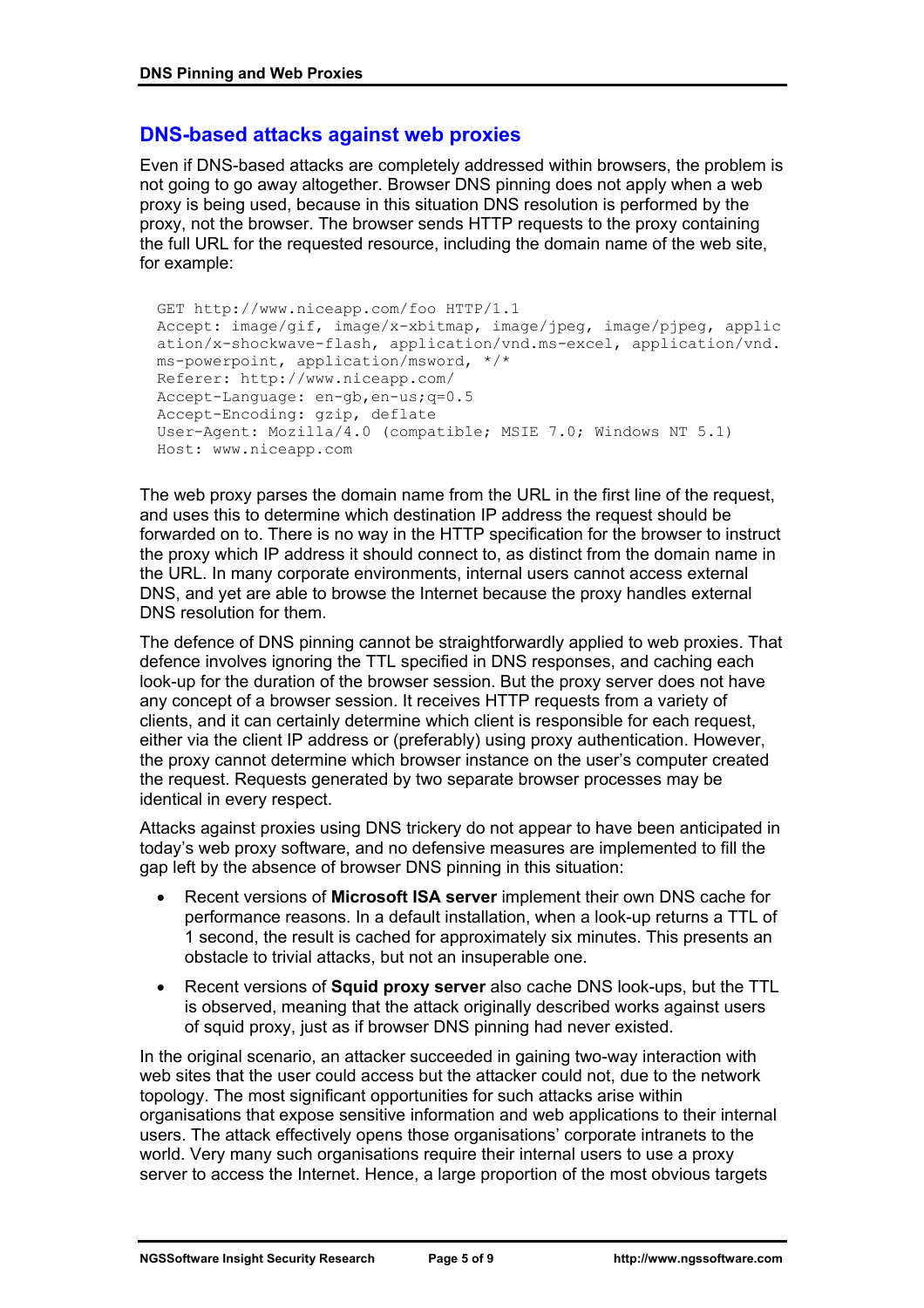for DNS-based attacks will still be vulnerable even if DNS pinning is properly fixed within the browser.

An important caveat to note here is that DNS-based attacks against web proxies may face a partial limitation in their scope, depending on the network configuration. In attacks against browsers, the attacker gains access to any web site that the user can access from their browser. In attacks against web proxies, the attacker gains access to any web site that the user can access *via the proxy*. If the proxy server does not allow internal users to connect to internal servers, and this restriction is enforced at the network layer rather than by domain name, then the attacker cannot leverage the proxy to access those servers. This point is elaborated on more fully later.

## **Software solutions to DNS-based attacks against web proxies**

How could today's software be modified to prevent the attacks described?

Unfortunately, there is nothing as obvious or conceptually simple as browser DNS pinning that can be applied to web proxies. There are various possible solutions that may be considered for addressing the problem, involving modifications to proxies, browsers or both. However, each of these suffers from important shortcomings.

### **Solution 1: Validate DNS resolution through reverse look-ups**

When the proxy server resolves each domain name to an IP address, the proxy could also perform a reverse look-up on the IP address to confirm that it belongs to that domain, and reject the resolution if it does not.

However, this stringent approach to name resolution would block access to very many legitimate web sites that do not have valid reverse DNS records.

### **Solution 2: Extend the DNS cache duration**

Microsoft ISA server caches DNS look-ups for longer than the period specified in the TTL, and this presents an obstacle to trivial exploitation. Hence, it might be considered that extending the cache duration further would increase the size of this obstacle, making a successful attack highly unlikely.

However, this solution does not address the core problem, and attacks could still succeed regardless of the cache duration chosen. For example, if lookups are cached for six hours, and a single corporate user visits a malicious web site at 9am, this means that all users of the same web proxy will be vulnerable to an attack carried out at 3pm, when the next look-up occurs.

A second issue with this solution is how to deal with rejected HTTP connections, which may be assumed to occur more frequently if look-ups are cached long beyond their TTL. The solution suggested earlier for fixing DNS pinning in the browser involved presenting the user with a warning, and letting them decide whether to continue using a web site that has moved. But applying this solution to the proxy situation is harder. Firstly, the proxy would need to communicate the alert back to the browser, and receive the user's decision. This could possibly be achieved using new HTTP headers and status codes, or by presenting the proxy's own warning as HTML content. Secondly, if a single user makes the decision to accept the newly-located server, then presumably all other users of the same proxy will be affected.

### **Solution 3: Communicate DNS resolution information to the browser**

Proxy servers could add a new HTTP response header indicating to the browser the IP address from which each response was retrieved. For example, if the original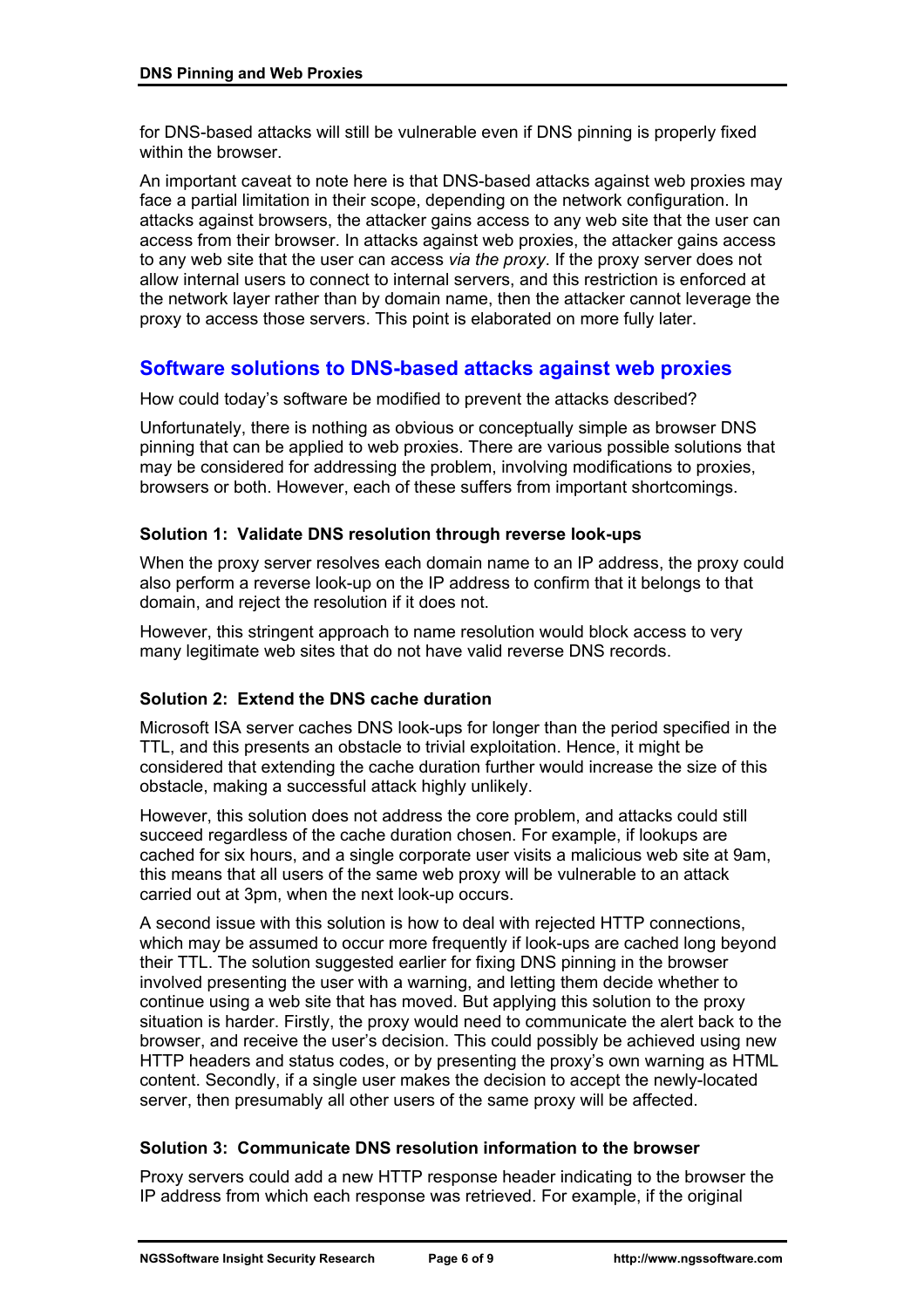attack were to be performed against a proxy server, then in Step 8 the proxy could add the header:

X-Originating-IP: 5.6.7.8

Browsers could use the IP resolution information to simulate DNS pinning even where a web proxy is being used. The idea here would be that the browser would track within each session the IP address used to retrieve responses from each different domain name that it accesses. If the IP address associated with a domain changed within a single session, then the browser would alert the user in the way already described.

However, this solution will generate false positive alerts with web sites that use round-robin DNS. When the TTL expires on a domain name that has been resolved by the proxy, it will re-perform the resolution, and the look-up will probably return a different IP address, causing an alert within the browsers of all users currently accessing the site. Because many high-volume web sites use round-robin DNS for load balancing, false positives will occur frequently and will quickly lead users to ignore the resulting security alerts.

Round-robin DNS does not cause problems for traditional browser-based DNS pinning, of course, because the TTL is ignored and each rotated resolution occurs within a different browser session

### **Solution 4: Perform DNS resolution in the browser**

Browsers could be modified to perform their own DNS resolution even when they are using a web proxy. Instead of using the web site's domain name in the first line of each request, they would use the resolved IP address, ensuring that the proxy forwards the request to the intended (and pinned) destination.

However, many organisations employing web proxies will be reluctant to accept this change in behaviour, because it may diminish their security in other ways. Firstly, allowing internal users to perform external DNS look-ups may result in unauthorised communication channels that bypass the corporate proxy and any other networklayer defences. Any protocol can be tunnelled over DNS to a cooperating server. Secondly, using IP addresses in requests to the web proxy prevents the proxy from performing any filtering or access control on the basis of domain names. Many organisations presently use their web proxies for this purpose.

### **Solution 5: Track browser sessions on the proxy**

As already noted, the reason browser DNS pinning cannot be straightforwardly implemented in web proxies is that the proxy does not have any concept of a browser session. To address this core problem, proxies could be modified to keep track of browser sessions using ephemeral cookies. This would enable proxies to maintain a per-session DNS cache, and carry out per-session DNS pinning in the same way as is currently done by browsers. Proxies would still need a way of alerting the user when DNS pinning is dropped due to rejected connections, but this could now be done on a per-user basis, unlike in solution 2.

This solution appears to avoid the problems affecting the previous options. However, it imposes a considerable performance overhead that is likely to be considered prohibitive.

### **Solution 6: Leverage the browser to implement a per-session DNS cache**

The same functional solution as described in solution 5 could be achieved without incurring the overhead of tracking browser sessions on the proxy or implementing a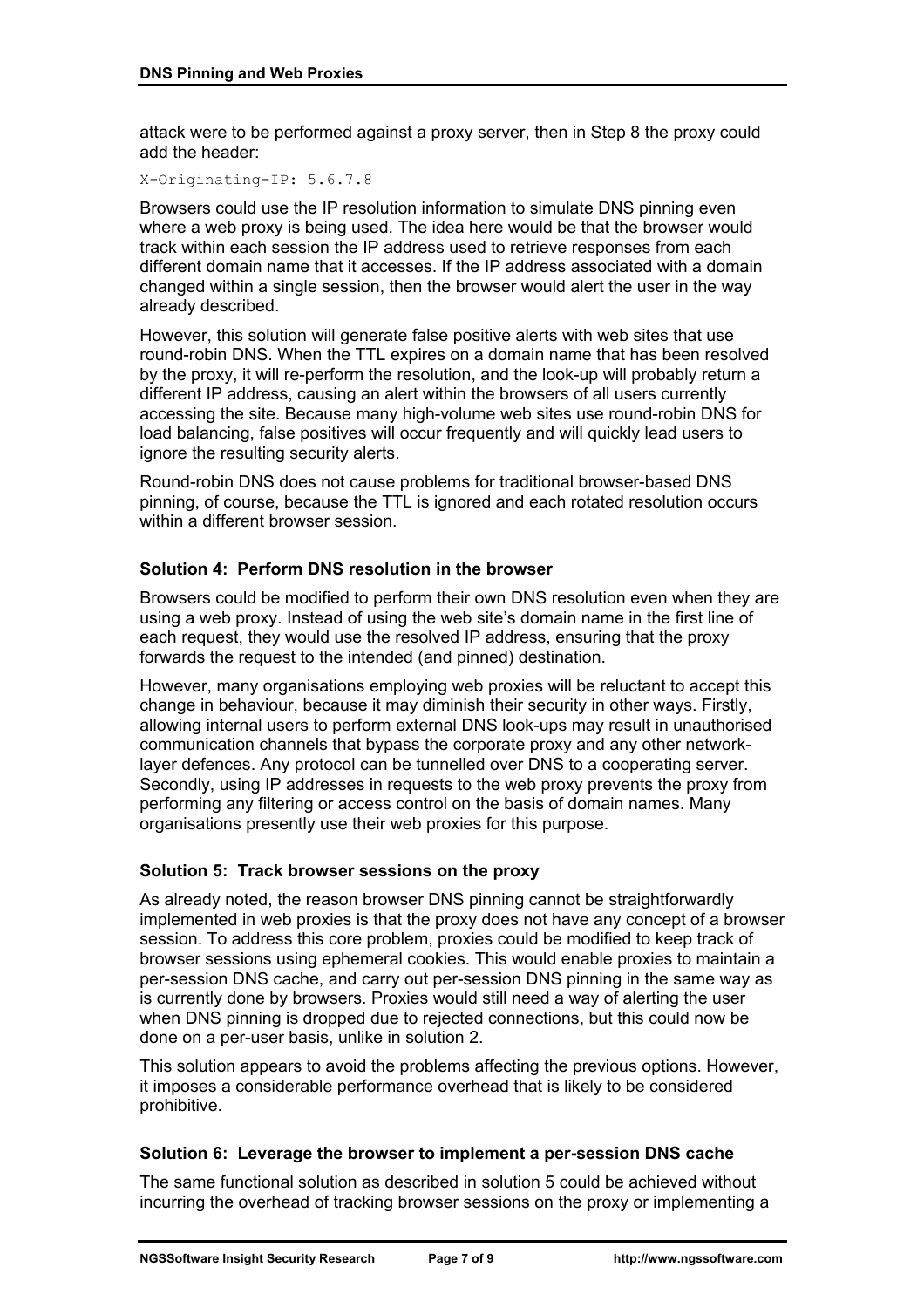per-session cache. The proxy could use ephemeral cookies to store within the browser the resolved IP address of each domain name accessed during the session. In this solution, when a request arrives that contains the cookie, the proxy forwards the request to that address. When a request arrives that does not contain the cookie, the proxy uses the address stored in its own cache (or performs a new look-up) and sets the appropriate cookie.

To prevent users (and malicious web sites) tampering with the IP address stored in the cookie, so as to subvert the behaviour of the proxy, the cookie would need to be encrypted.

This solution still entails some performance overhead on the web proxy, and involves a significant re-engineering of its core behaviour that may be considered disproportionate to the scale of the threat.

# **Preventing DNS-based attacks within infrastructures**

It seems likely that attacks against web users based on DNS trickery will not be prevented by either browsers or web proxies for the foreseeable future. In the meantime, how can organisations and individuals protect themselves against these attacks?

There are two main areas in which defences can be implemented, affecting internal web-based resources and the use of proxy servers.

Firstly, web-based resources that appear to be protected from unauthorised access by the network topology should be treated as if they are accessible from the public Internet, if web users who can access them can also access the Internet:

- Sensitive content should be protected by robust authentication that can withstand the range of attacks that exist against authentication mechanisms. Using domain credentials for HTTP-based authentication may be ineffective if these are automatically submitted by browsers on behalf of the logged-in user.
- Internal web applications should be subjected to the same level of security testing and hardening as is desirable for public-facing applications. It is common for organisations to tolerate flaws such as SQL injection in internal applications, on the basis that their employees are trusted and lack the technical knowledge required to exploit them. These assumptions are probably wrong in any case, but the DNS-based attacks described mean that malicious web sites on the Internet can also probe for and exploit those flaws.
- SSL can be used to protect access to internal web servers. If an internal user falls victim to a DNS-based attack, their browser will produce a security alert because the domain name being used to access the server does not match the domain name on the server's certificate.

The second area of defence applies in situations where internal users access the Internet via a web proxy. To defend against DNS-based attacks targeting internal web resources, the proxy can be prevented from accessing those resources. Note that blocking access by domain name within the proxy's own configuration will not be effective here, because the whole point of the attack is that an external domain is pointed at an internal IP address after a user has begun accessing it. The safest place to implement the defence is probably at the network layer, by preventing the proxy server from initiating connections to any internal web servers. Of course, users will need a means of accessing internal web sites – they can do so directly, or via a different web proxy that cannot be used to access the Internet.